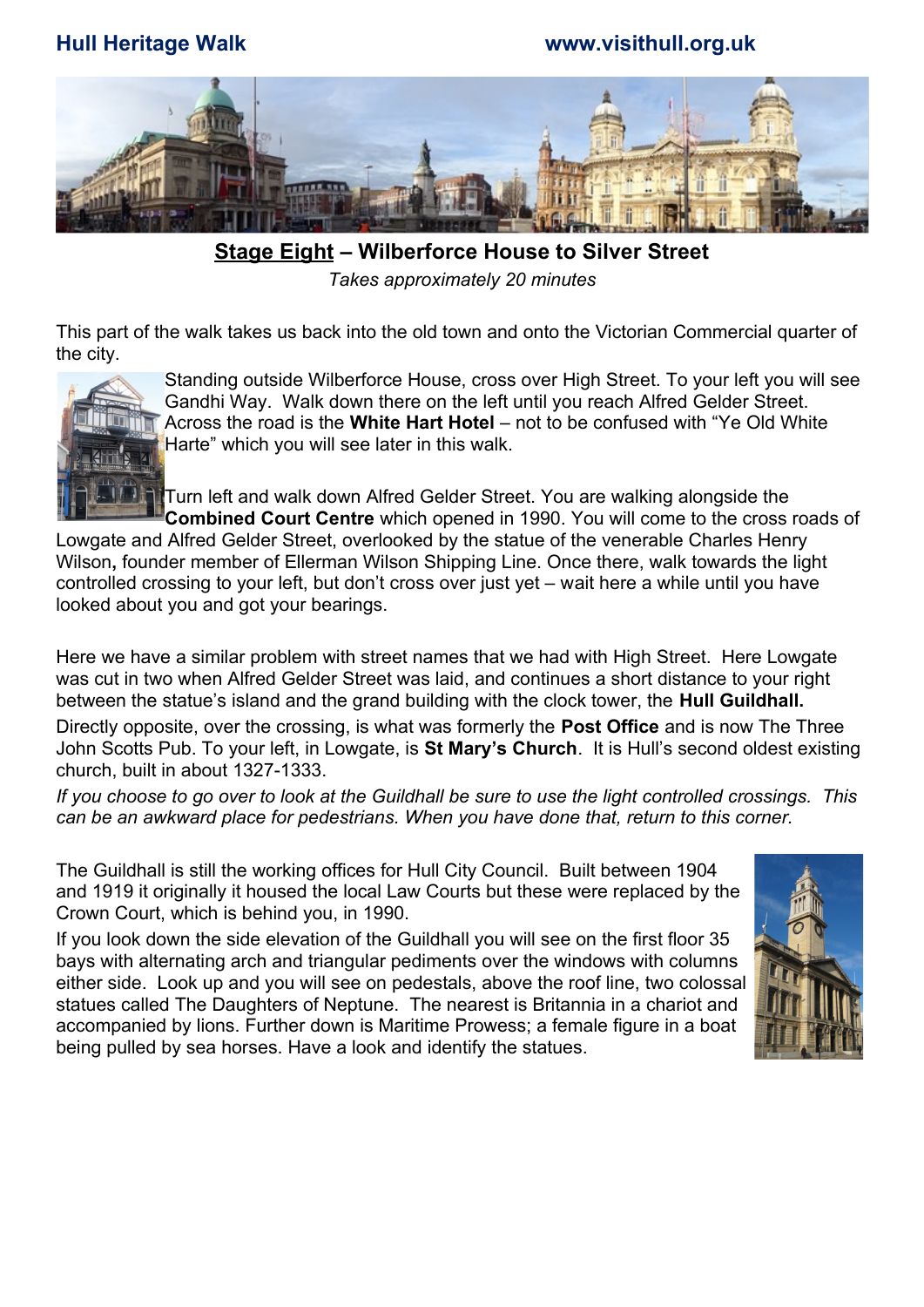### **Hull Heritage Walk www.visithull.org.uk**

The Guildhall is fascinating both inside and out. You can visit if you wish. There is public access to the foyer, with its impressive marble staircase and floor and wonderful mahogany wall panelling. The building has frequently been used in films.



 If you ask at the reception you can visit an anti-room which displays the Hull's tapestries and other items of civic interest. You can book a tour at select times of the year and you might see a wedding party as the register office is now in the Guildhall.

Look beyond the Guildhall. On your right, in the middle distance, can be seen the grand column and statue of **William Wilberforce**. It was originally erected in Victoria Square shortly after his death in 1833, for the princely sum of £1250 all from public donations. You will recall from stage 2 that it was moved to its present site in the early 1930s.

From this corner you have St Mary's Church to your left and, what was The General Post Office directly opposite you. This is the former **General Post Office** built during the same period as the Guildhall in Portland stone; it indicates the wealth of Hull during that time. It is now The Three John Scotts pub.

**Suffolk Palace** was on this spot. It was first built in the 1290s for the first royal keeper of Hull. It was granted to the De la Pole family in May 1330. Later it belonged to the King and this could well be when it was called King's Manor. It survived until  $17<sup>th</sup>$  century. The Manor covered a large piece of land.

Cross Lowgate, turn left and make your way towards a pair of cream phone boxes. You are close to the entrance of named Three John Scotts pub.



**St Mary's Church** is on thee opposite side. There is a walkway under the tower of the church which was put through in 1863. The council wanted to widen Lowgate and the body of the church was shortened to allow this to happen. However, they didn't want to take down the tower so they put a walkway through it. During the 18<sup>th</sup> Century St Mary's was ministered by three vicars who were three generations of the same family, all named John Scott. This is commemorated in the name of the pub opposite.

Continue down Lowgate. The next building you come to is Ocean Chambers, built around 1900 as law offices, which it still is today. Just past Ocean

Chambers look on the pavement and you will see the image of a fish pointing towards an alley.

This is **Exchange Alley.** It is the best surviving example of Hull's L shaped alleys. This one dates back to 1794. It was this type of alley and courtyard that covered this area before the Alfred Gelder development. Most of the original alleys and courtyards contained 10 houses on either side, with no bathrooms and only 2 or 3 earth closets and one stand pipe to serve them all. Can you imagine what it would have been like, cramped, insanitary and unhealthy? I'm sure people were glad to see the back of them. If the gate is unlocked you can go in but these are working offices. The wall at the end actually turns a sharp left and comes out in Bowlalley lane. We'll see that later.



For now, return to Lowgate. Continue to walk down Lowgate and you will be passing the former **Shipping Exchange building**, built in 1866 for the Hull Exchange Company. It was described then as 'one of the chief ornaments of the town'.

Cross over Bowlalley lane. On the opposite side of Lowgate you will see the Old Custom House. Just below the top cornice is carved 'Post and Telegraph Office'. So it was in 1877 but now it is a restaurant and offices.